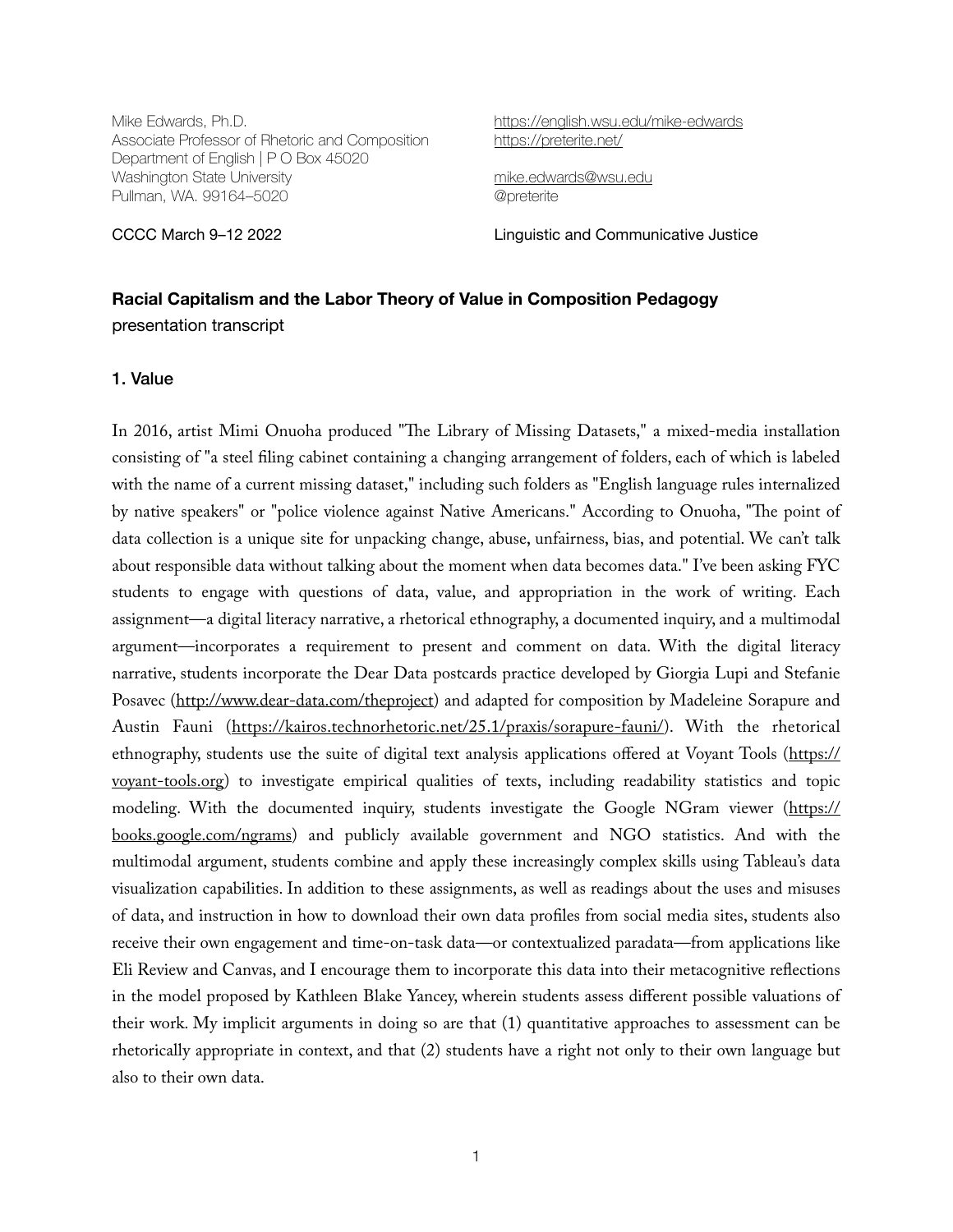#### 2. Ownership

My argument that students should own their data emerges from the insights offered by digital security and surveillance scholar Bruce Schneier and built upon by race, gender, and technology scholar Safiya Umojiya Noble that "in the US today personal information about you is not your property; it's owned by the collector" (Schneier 195). In rhetoric and composition, Jessica Reyman (2013) has noted that "when users access, read, network, post, or compose within many online spaces, they are simultaneously giving up information about a wide range of their online and offline activities and, ultimately, giving up control and ownership of their contributions" (514), prompting us to return to the question Doug Hesse posed in his 2005 Chair's address: "Who owns writing?"

As examples of such expropriation, composition scholars like Reyman and others have shown how corporate interests lay claim to data about students' digital activities and market that data, and that student-produced digital texts are themselves becoming more modular, deliverable, and recombineable (Ridolfo and Devoss 2009, Dush 2015). This phenomenon is an instance of what economists working from various perspectives (Sraffa 1960, Samuelson 1966, Foley 2000, Kliman 2007, Shaikh 2016) have characterized as the transformation problem, where there is a mismatch between profit as surplus value and the labor input: in many commodities, the proportion of labor to capital varies, leading economists to ask, how is labor transformed into capital? That question is increasingly relevant in environments associated with students' economically valuable intellectual labor and the commodified capital emerging as the product or by-product of their labor, and even more relevant when considered in conjunction with Asao Inoue's work on labor contracts and grading (2015, 2019).

## 3. Commodification

In making his argument for labor-based grading contracts, Inoue notably does not engage Bruce Horner's *Terms of Work for Composition* or *Rewriting Composition*, both of which examine the commodification of writing tasks, writing pedagogy, and writing skills. More recent scholarship in computers and composition has attended to how writing in digital contexts produces, among other outputs, Horner's exchangeable and commodified skills as well as commodified paradata in the form of granular data about student interactions with digital systems that are resold by Canvas, Blackboard, Turnitin, and other corporations as learning analytics. As John Cheney-Lippold puts it, such data-driven commodification gives us digital shadows that he characterizes as statistical "measurable types," arguing that "[w]e are. . . made of data that is interpreted, conferred truth, and disseminated. . . The resulting classifications become the discursive terrain from which we, and others, compose our digital selves. . . Measurable types. . . are actionable analytical constructs of classificatory meaning." These statistical "measurable types" operate as the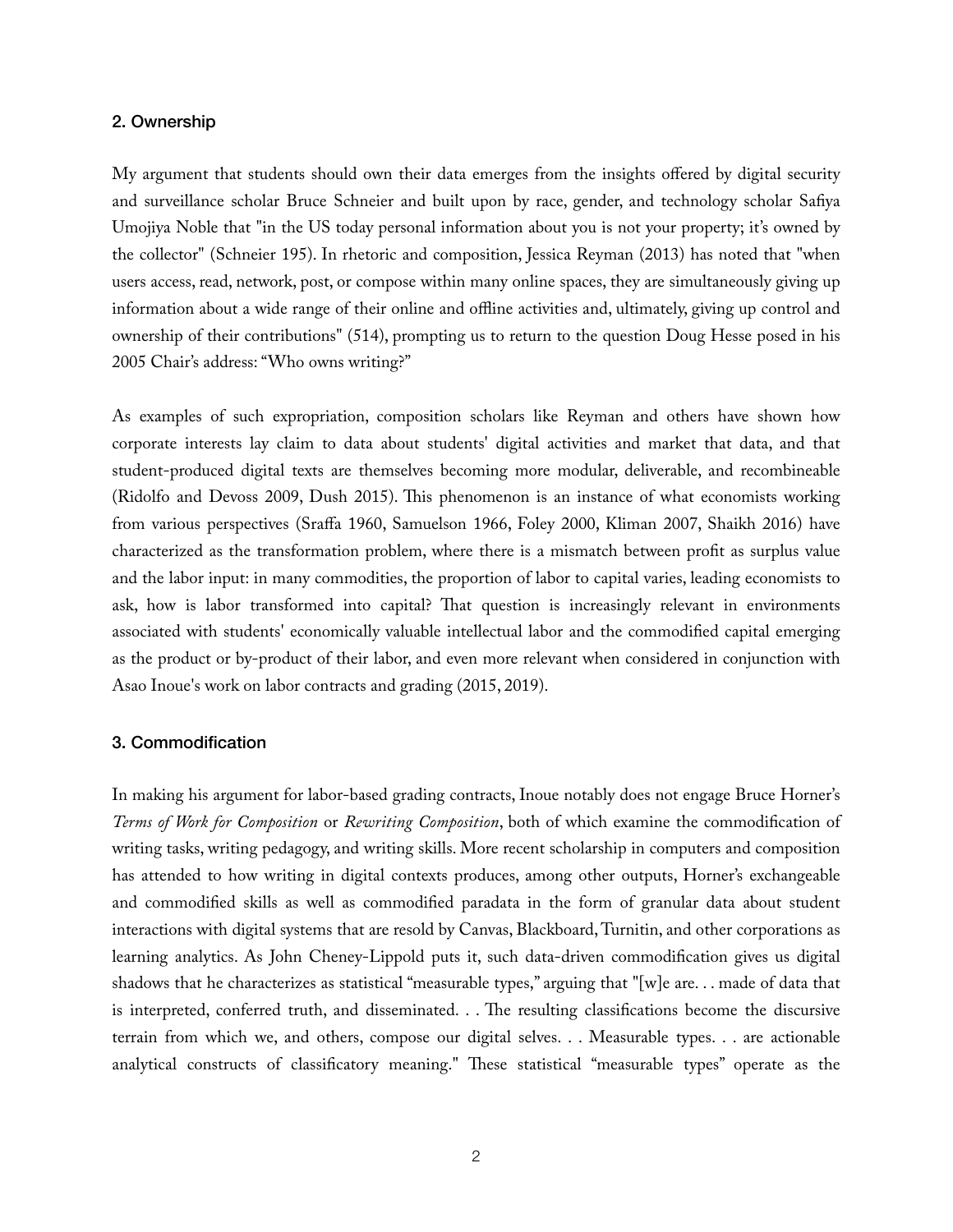commodification of experience for extractive purposes when the extractor of value is not the producer of value.

In *The World Computer: Derivative Conditions of Racial Capitalism*, attention economy scholar Jonathan Beller posits "the history of the commodification of life as a process of encrypting the world's myriad qualities as quantities. . . By means of the coercive colonization of almost all social spaces, categories, and representations—where today language, image, music, and communication all depend on a computational substrate that is an outgrowth of fixed capital—all, or nearly all, expressivity has been captured in the dialectic of massive capital accumulation on one side and radical dispossession on the other" (6). Beller's critique has considerable merit in the way it draws careful analogies beween the calculations of digital difference and the material practices of contemporary racism, but like Inoue's critique, Beller dehistoricizes the connections between capitalism and its history of racist expropriation.

## 4. Capitalism

However, Beller's project also offers philosophical overlap with that of Cameroonian political theorist and decolonial scholar Achille Mbembe, who points out that African slaves "were very much democracy's other, so the white racial unconscious vilifies them today. . . Afrofuturism rejects outright the humanist postulate, insofar as humanism can constitute itself only by relegating some other subject or entity (living or inert) to the mechanical status of an object or an accident. . . Western humanism. . . stands as a. . . vault haunted by the phantom of the one who had been forced to share the destiny of the object" (63). Digital difference, as Western culture's ongoing extension of the historical expropriation of racialized bodies, produces the monetary profits of contemporary capitalism.

Mbembe's 2019 monograph *Necropolitics* asserts that "racial capitalism. . . must be understood as an economic system. But it is also an apparatus of capture and a regime of signs, a. . . compulsion to put things in order as a precondition for extracting their inner value. . . Whenever an order is manufactured and value is extracted, that which is deemed valueless is made redundant. It is forced to lose its face and its name, that which gives substance to the signifier, and to wear a mask. This does not simply apply to objects. It applies to people as well" (158). Note here the two functions of the system Mbembe names as "necropolitics" or the power over life and death: capitalism as ordering function, and capitalism as humanconstructed hierarchization of embodied labor. Technologies replace labor-intensive processes with capital-intensive processes, and race is a technology.

## 5. Economy

In this theoretical frame, Beller sees a need to "redesign of the protocols of . . . mediation and value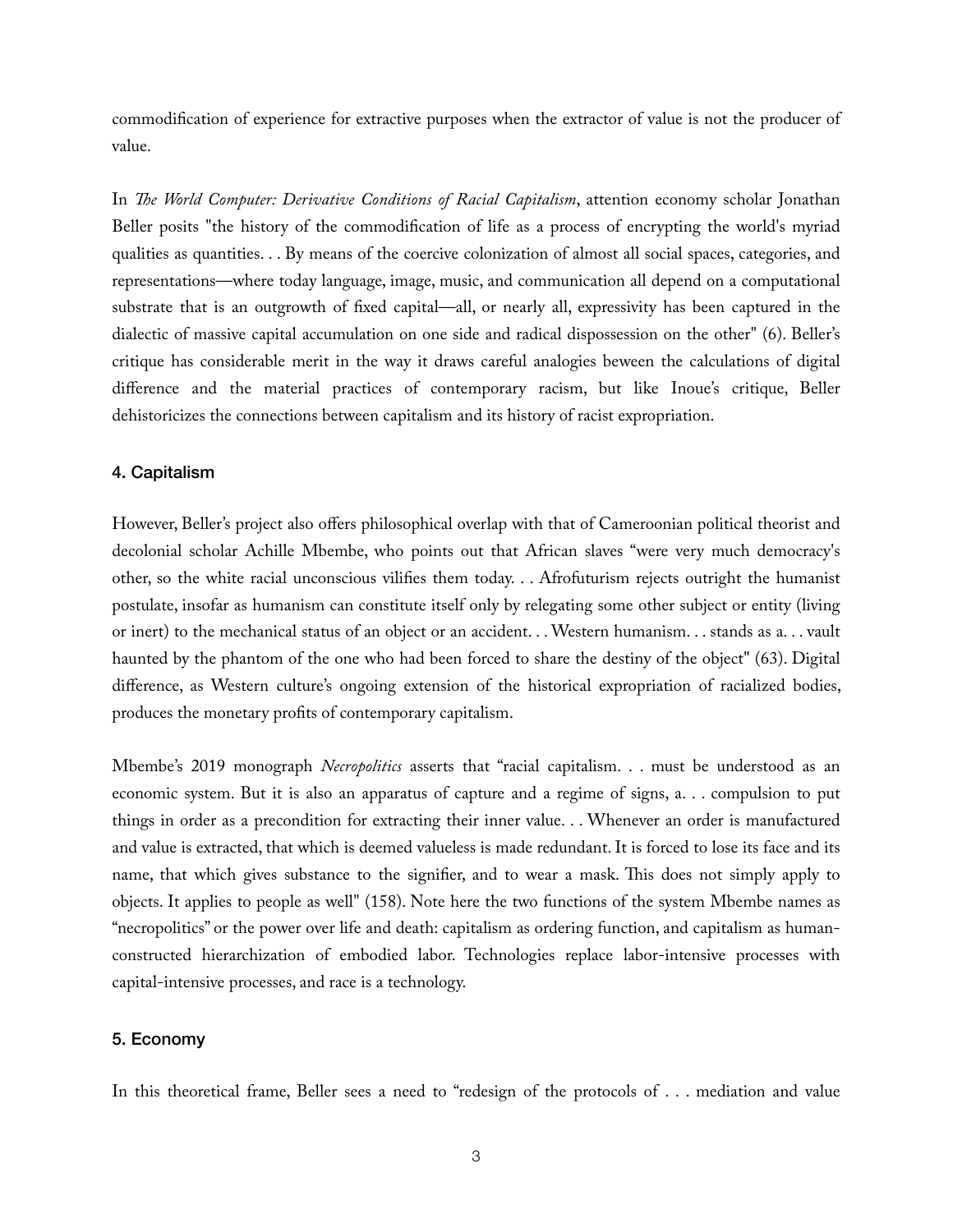abstraction that currently make computation a continuation and extension of racial capitalism. . . This struggle must draw upon and be participant in the knowledge base accumulated through prior revolutionary and decolonial struggles" (253). As Chris Gallagher notes, "[r]ecent efforts such as the 'WPA Outcomes Statement for First-Year Writing,' the CWPA/NCTE/NWP 'Framework for Success in Postsecondary Writing,' the Visibility Project. . . and 'threshold concepts' . . . all attempt to stabilize and publicize the field's theory and practice"—at exactly the time when unacknowledged capitalist and racist understandings of writing instruction are becoming increasingly destabilized.

In fact, in advocating for the anti-racist principles and anti-exclusive value of labor contracts in composition pedagogy, Inoue anticipates objections that "the capitalist language of contracts is far from liberatory, and accentuates particular relations of power, usually understood through one's relation to labor and the means of production in capitalist economies." However, Inoue cites Marx's interpretation of the labor theory of value to compellingly argue that such contracts can indeed serve liberatory and anti-racist ends, extending the arguments that other scholars (e.g., Hart-Davidson 2015, Yancey 1998) have made about the usefulness of students reflecting on their own composing practices in aiding learning. Yet Inoue's argument also constructs capitalism as monolithic in its profit-oriented appropriation of the value of labor. Some recent Marxian economic thought has contested the representation of a monolithic capitalism, pointing instead to the potential for other forms of appropriation, including self-appropriation.

# 6. Quantification

Our historical moment offers the possibility of promoting economic access and making visible racial inequalities. Inoue's engagement with the labor theory of value offers evidence that quantitative approaches can be useful not only in our teaching but in administrative arguments over funding and money.

Money is a metaphor for value. Neoclassical and Keynesian economists largely understand that money is a metaphor for value at the technical level of micro- and macroeconomics, but in the mainstream and popular discourse of economics, the definitional gap between value and money is so narrow as to be nonexistent. However, in mainstream economics, value is a function of the equilibria between consumers' needs and producers' capacity. The quantitative algebra of the labor theory of value in Marxian economics makes necessary distinctions among commodities, capital, and labor. Labor, in Marxian economics, is the fundamental unit of value, and its metaphor is the hour. I propose here that, for academic purposes, measuring the value of what we and our students do in hours is better than measuring the value of an education through the neoclassical economic measure of dollars.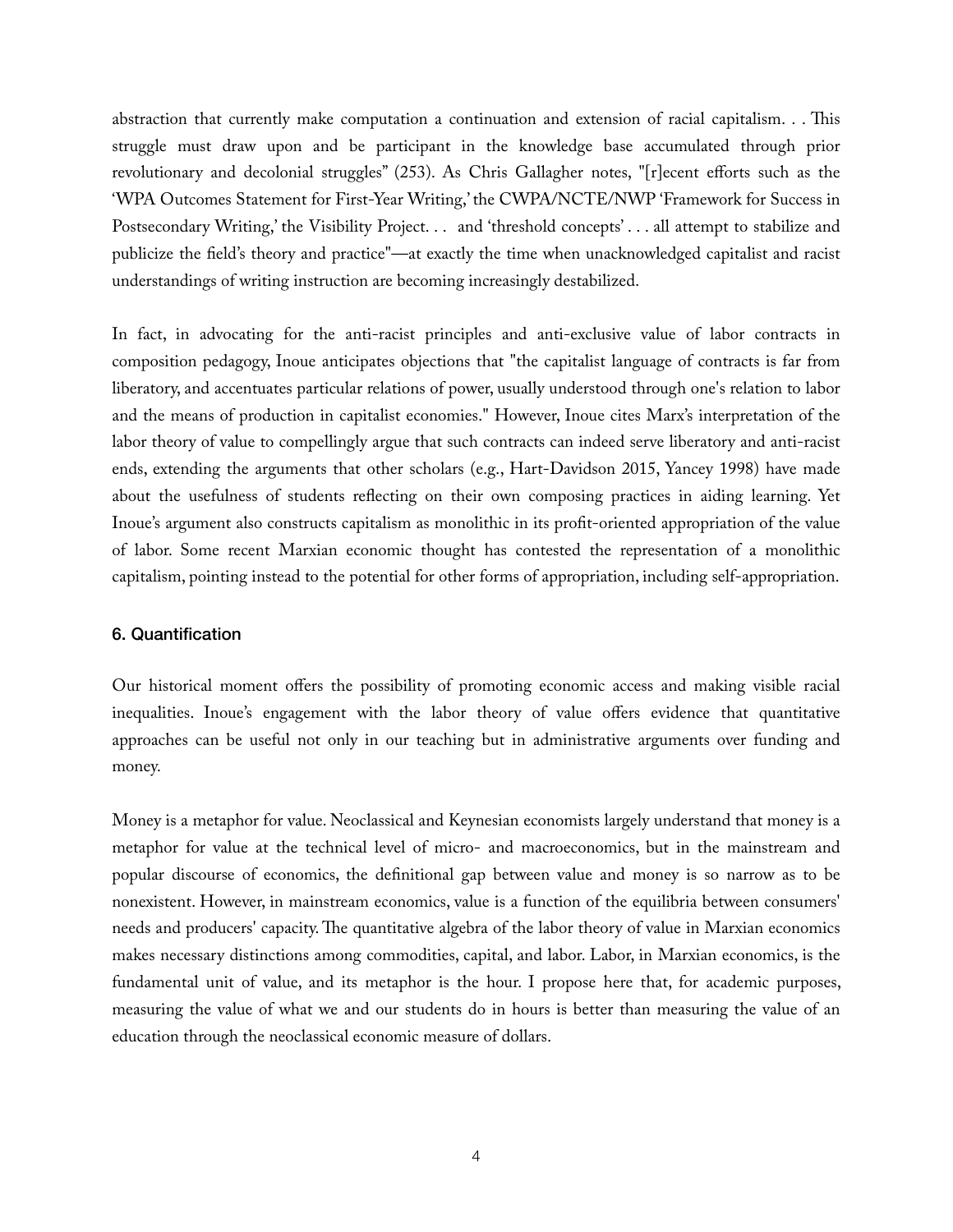## 7. Humanity

Approaches that measure and quantify through hours draw our attention to the complex temporal materialities of human experience, in contrast to market-based capitalist monetary fungibility. In critiquing such fungibility, Africana scholar Jodi Melamed and her co-authors highlight the "importance of rationalities of abstraction and commensurability for capitalism, rationalities which "enact and disavow racial and colonial violence by constituting people, land, and the relations of social life as translatable into value form." Melamed and her co-authors further assert that economic capital "can only accumulate by producing and moving through relations of severe inequality among human groups," but I would suggest that such perspectives ignore the heterogeneous and overdetermined economic landscape posited by Wolff and Resnick (2016) and Gibson-Graham (2006) in recent Marxian economic scholarship. That scholarship focuses on the question of who appropriates the value of surplus labor at particular stages in the cycle of economic circulation.

## 8. Pedagogy

My own work redefines Marx's cycle of economic circulation in the context of digital composing as one of production, distribution, use, and re-production, and redefines Marx's classical inputs of land, labor, and capital into digital networks, intellectual and affective labor, and material-technological capital. Given such redefinitions, I can reframe Marx's question into the one posed by Resnick and Wolff: who appropriates the surplus value of intellectual and affective labor, and at which stages in writing's cycle of production, distribution, use, and re-production?

To do so, I've asked students to work with the contextualized paradata they themselves have generated with course management technologies, including their own work time, and to reflect on the material and embodied value of the hours of labor they've performed in digital contexts, in order to ask: who has appropriated the value of that labor, and why, and how? As Mimi Onuava puts it, "one answer to these missing datasets lies in those who have a stake in the data cooperating to disrupt the structures preventing access to it."

#### **References**

- Beller, Jonathan. (2021). *The World Computer: Derivative Conditions of Global Capitalism*. Duke University Press.<https://www.dukeupress.edu/the-world-computer>
- Cheney-Lippold, John. (2017). *We Are Data: Algorithms and the Making of Our Digital Selves*. New York University Press. <https://nyupress.org/9781479857593/we-are-data/>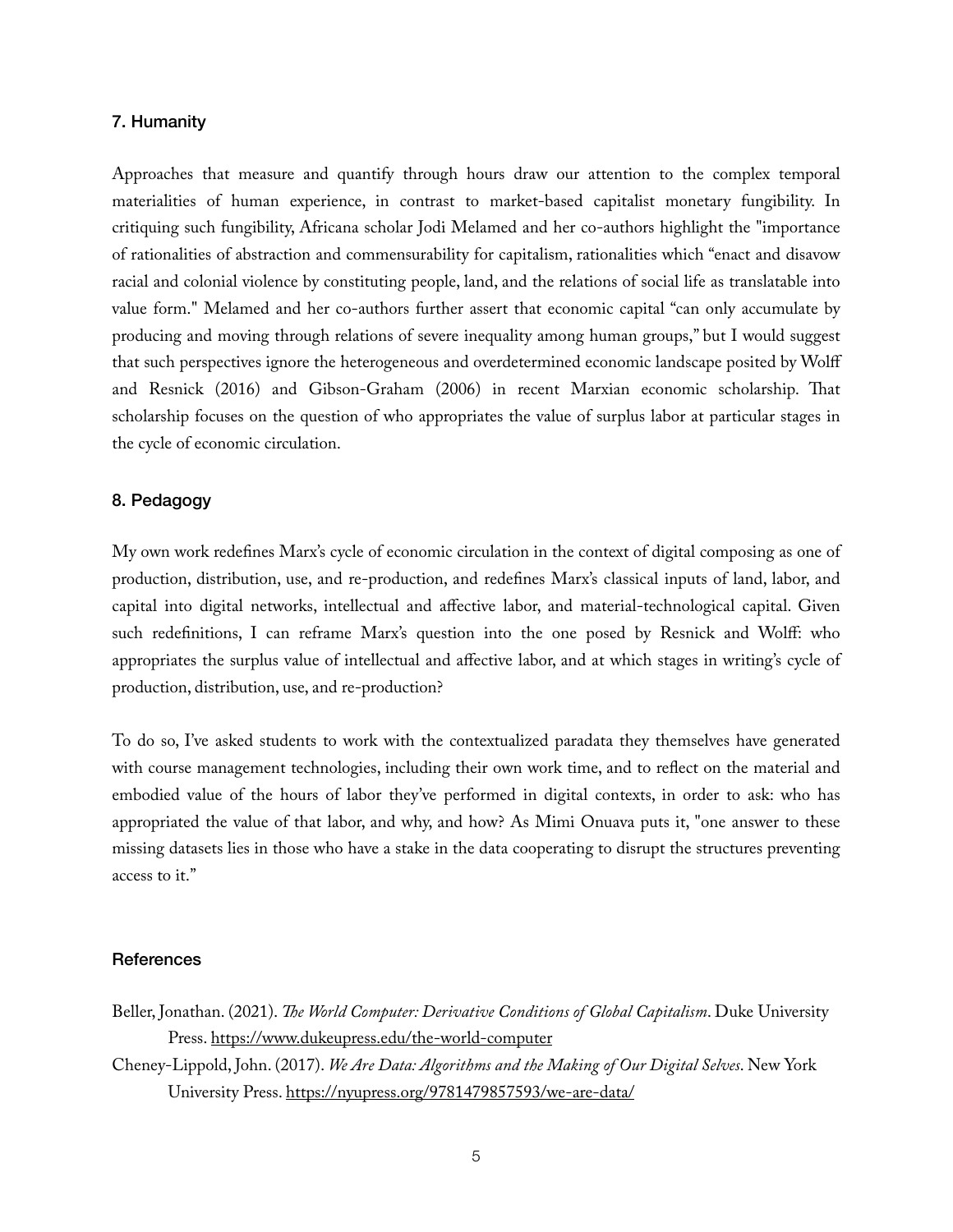Dush, Lisa. (2015). "When Writing Becomes Content." *CCC* 67(2): 173-96.

- Foley, Duncan. (2000). "Recent Developments in the Labor Theory of Value." *Review of Radical Political Economy*, 32(1): 1–39.
- Gallagher, Chris. (2011). "Being There: (Re)making the Assessment Scene." *College Composition and Communication*, 62(3): 450–476.
- Gibson-Graham, J. K. (2006). *A Postcapitalist Politics*. University of Minnesota Press. [https://](https://www.upress.umn.edu/book-division/books/a-postcapitalist-politics) [www.upress.umn.edu/book-division/books/a-postcapitalist-politics](https://www.upress.umn.edu/book-division/books/a-postcapitalist-politics)
- Hesse, Douglas D. (2005). "Who Owns Writing?" *CCC* 57(2): 335-357.
- Hart-Davidson, William, Michael McLeod, Christopher Klerkx, and Michael Wojcik. (2010). "A Method for Measuring Helpfulness in Online peer Review." In *Proceedings of the 28th ACM International Conference on Design of Communication* (SIGDOC '10). ACM: 115-121. [http://doi.acm.org/](http://doi.acm.org/10.1145/1878450.1878470) [10.1145/1878450.1878470](http://doi.acm.org/10.1145/1878450.1878470)
- Horner, Bruce. (2000). *Terms of Work for Composition: A Materialist Critique*. SUNY Press. [https://](https://sunypress.edu/Books/T/Terms-of-Work-for-Composition) [sunypress.edu/Books/T/Terms-of-Work-for-Composition](https://sunypress.edu/Books/T/Terms-of-Work-for-Composition)
- Horner, Bruce. (2016). *Rewriting Composition: Terms of Exchange*. Southern Illinois University Press. <https://muse.jhu.edu/book/44765>
- Inoue, Asao. (2015). *Antiracist Writing Assessment Ecologies: Teaching and Assessing Writing for a Socially Just Future*. WAC Clearinghouse. <https://wac.colostate.edu/books/perspectives/inoue/>
- Inoue, Asao. (2019). *Labor-Based Grading Contracts: Building Equity and Inclusion in the Compassionate Writing Classroom*. WAC Clearinghouse.<https://wac.colostate.edu/books/perspectives/labor/>
- Kliman, Andrew. (2007). *Reclaiming Marx's "Capital": A Refutation of the Myth of Inconsistency*. Lexington Books.<http://akliman.squarespace.com/reclaiming/>
- Lupi, Giorgia, and Stefanie Posavec. "Dear Data: The Project." *Dear Data*. [http://www.dear-data.com/](http://www.dear-data.com/theproject) [theproject](http://www.dear-data.com/theproject)
- Marx, Karl. (1867). *Capital: A Critique of Political Economy*, volume I. Progress Publishers. [https://](https://www.marxists.org/archive/marx/works/download/pdf/Capital-Volume-I.pdf) [www.marxists.org/archive/marx/works/download/pdf/Capital-Volume-I.pdf](https://www.marxists.org/archive/marx/works/download/pdf/Capital-Volume-I.pdf)
- Marx, Karl. (1885). *Capital: A Critique of Political Economy*, volume II. Progress Publishers. [https://](https://www.marxists.org/archive/marx/works/download/pdf/Capital-Volume-II.pdf) [www.marxists.org/archive/marx/works/download/pdf/Capital-Volume-II.pdf](https://www.marxists.org/archive/marx/works/download/pdf/Capital-Volume-II.pdf)
- Melamed, Jodi, Jodi A. Byrd, Alyosha Goldstein, and Chandan Reddy. (2018). "Predatory Value: Economies of Dispossession and Disturbed Relationalities." *Social Text* Volume 36(2). https:// doi.org/10.1215/01642472-4362325

Mbembe, Achille. (2019). *Necropolitics*. Duke University Press. <https://www.dukeupress.edu/necropolitics>

- Noble, Safiya Umojiya. (2018). *Algorithms of Oppression: How Search Engines Reinforce Racism*. New York University Press. <https://nyupress.org/9781479837243/algorithms-of-oppression/>
- Onuoha, Mimi. (2016). *The Library of Missing Datasets*. Mixed media. 2016. [https://mimionuoha.com/the](https://mimionuoha.com/the-library-of-missing-datasets)[library-of-missing-datasets](https://mimionuoha.com/the-library-of-missing-datasets)